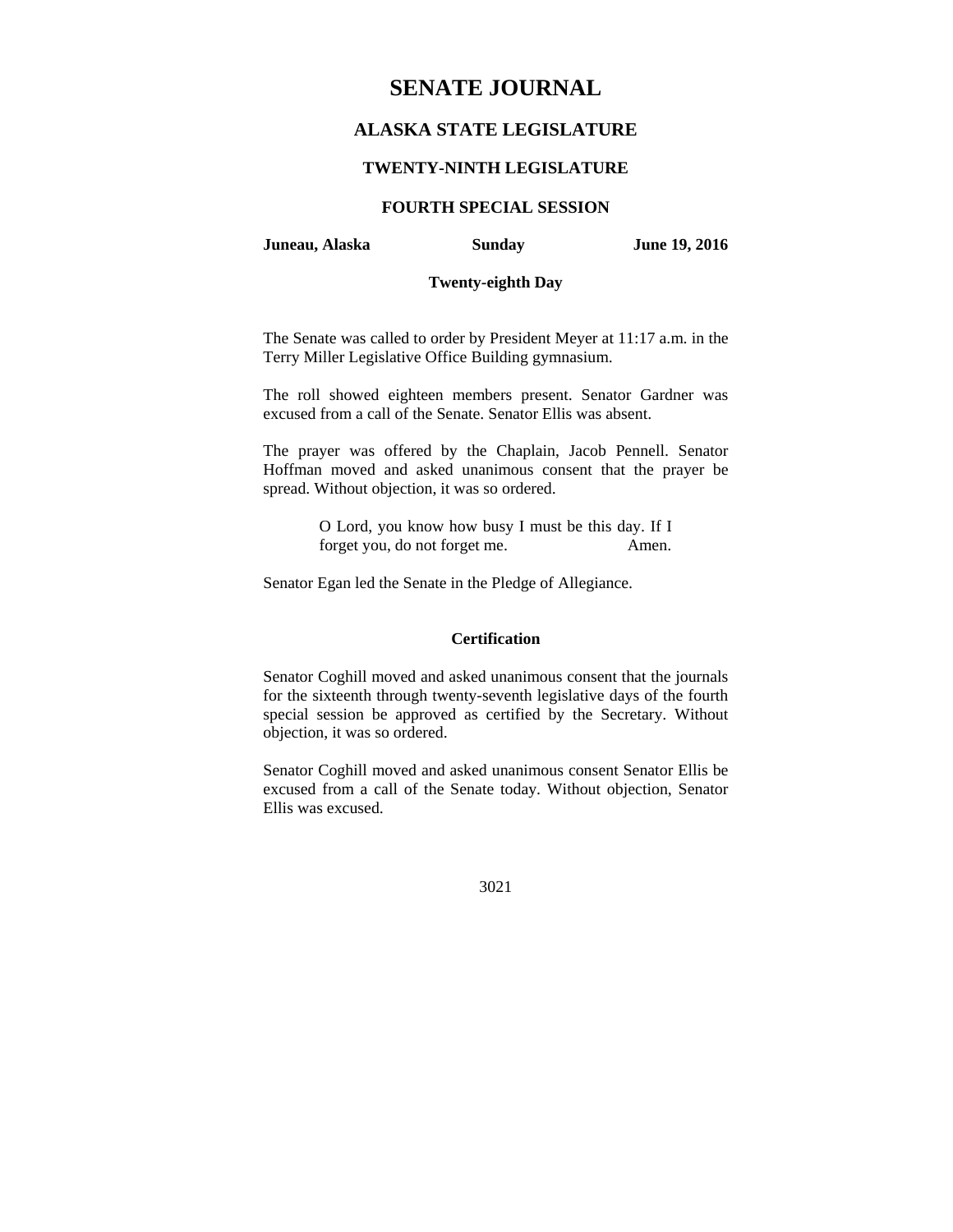### **Messages from the Governor**

#### **HB 234**

Message was read stating the Governor signed the following bill on June 13 and transmitted the engrossed and enrolled copies to the Lieutenant Governor's Office for permanent filing:

> SENATE CS FOR CS FOR HOUSE BILL NO. 234(L&C) "An Act relating to insurance coverage for mental health benefits provided through telehealth."

> > Chapter 17, SLA 2016 Effective Date: 9/11/16

### **HB 137**

Message was read stating the Governor signed the following bill on June 13 and transmitted the engrossed and enrolled copies to the Lieutenant Governor's Office for permanent filing:

> CONFERENCE CS FOR HOUSE BILL NO. 137 "An Act relating to the duties of the commissioner of fish and game; establishing an intensive management surcharge; providing for the repeal of the intensive management surcharge; establishing certain special hunting and fishing licenses and permits for residents with developmental disabilities; establishing a separate sustainable wildlife account in the fish and game fund; raising certain fees related to sport fishing, hunting, and trapping; relating to the fish and game fund; providing for the repeal of the sport fishing surcharge and sport fishing facility revenue bonds; relating to hunting and fishing by proxy; relating to fish and game conservation decals; raising the age at which a state resident is required to obtain a license for sport fishing, hunting, or trapping; relating to the Chitina dip net fishery; and providing for an effective date."

> > Chapter 18, SLA 2016 Effective Date: See Chapter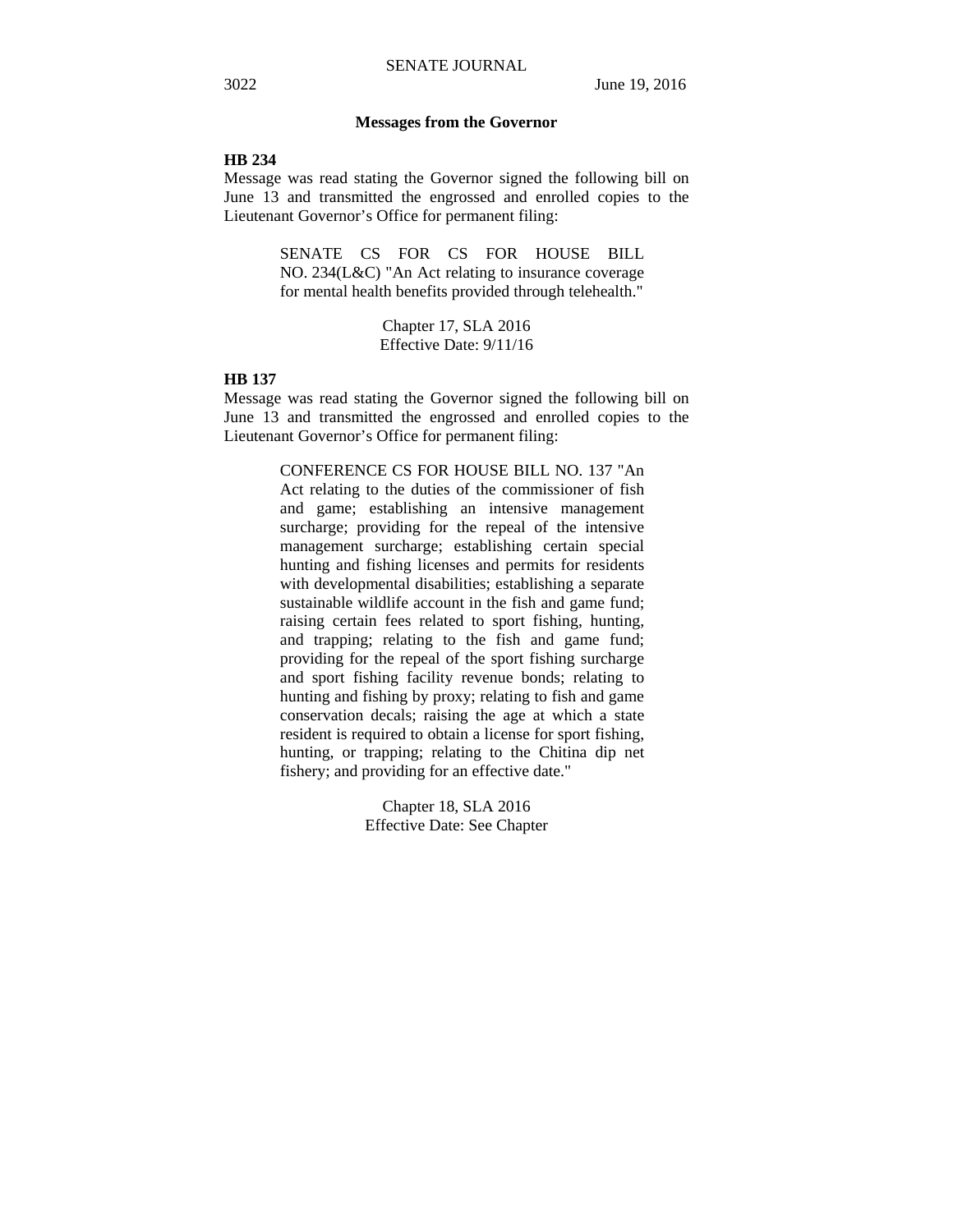June 19, 2016 3023

### **SB 124**

Message was read stating the Governor signed the following bill on June 15 and transmitted the engrossed and enrolled copies to the Lieutenant Governor's Office for permanent filing:

> SENATE BILL NO. 124 "An Act extending the termination date of the Alaska Commission on Aging; and providing for an effective date."

> > Chapter 19, SLA 2016 Effective Date: 6/16/16

# **HB 375**

Message was read stating the Governor signed the following bill on June 16 and transmitted the engrossed and enrolled copies to the Lieutenant Governor's Office for permanent filing:

> CS FOR HOUSE BILL NO. 375(FIN) "An Act requiring the electronic submission of a tax return or report with the Department of Revenue; and providing for an effective date."

> > Chapter 20, SLA 2016 Effective Date: See Chapter

# **HB 305**

Message was read stating the Governor signed the following bill on June 17 and transmitted the engrossed and enrolled copies to the Lieutenant Governor's Office for permanent filing:

> CS FOR HOUSE BILL NO. 305(EDC) "An Act relating to an exemption from the regulation of postsecondary educational institutions."

> > Chapter 21, SLA 2016 Effective Date: 9/15/16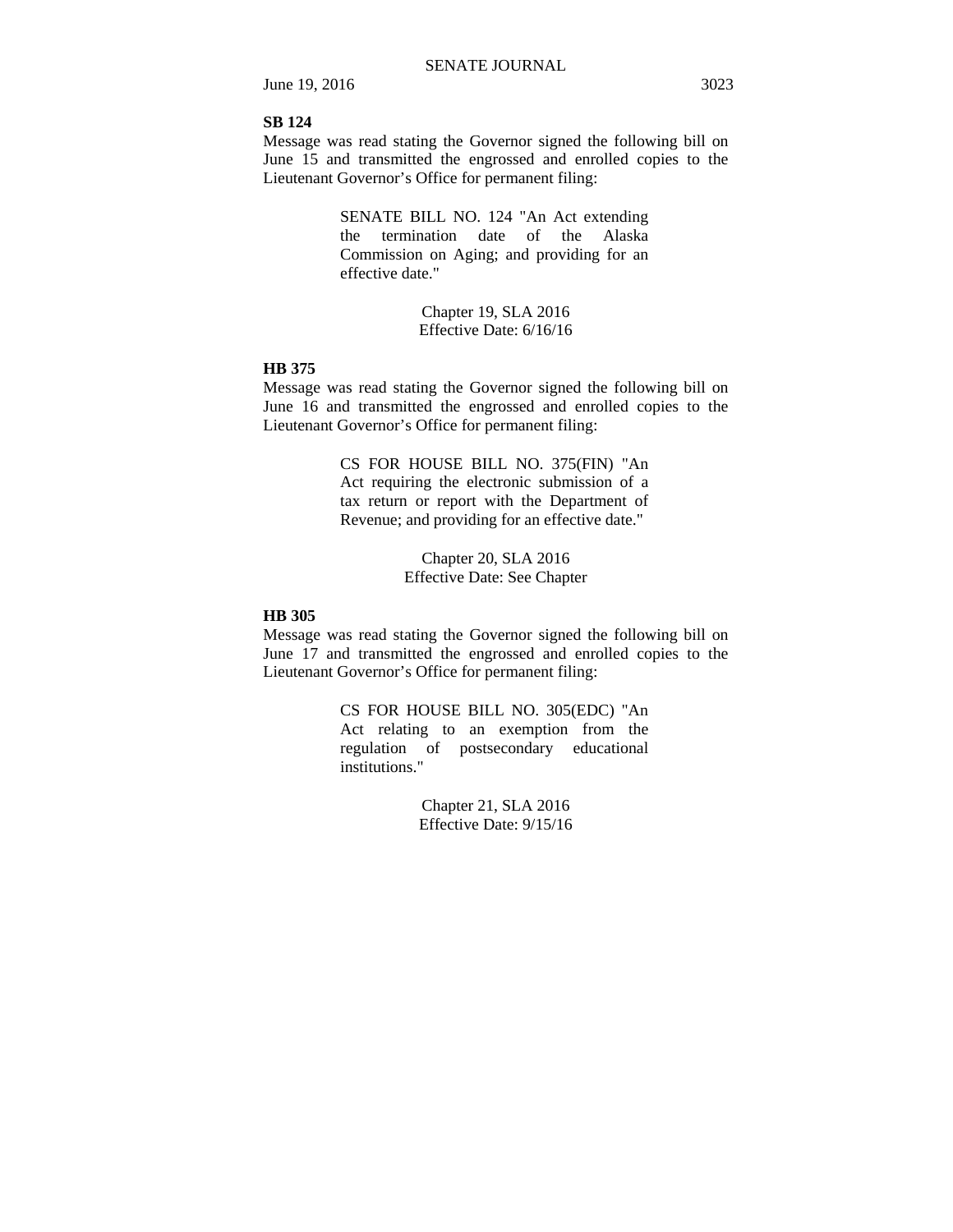#### **Messages from the House**

Messages dated June 17 and 18 were read stating the House passed and transmitted for consideration:

### **First Reading and Reference of House Bills**

**HB 246** 

CS FOR HOUSE BILL NO. 246(FIN) BY THE HOUSE FINANCE COMMITTEE, entitled:

> "An Act creating the oil and gas infrastructure development program and the oil and gas infrastructure development fund in the Alaska Industrial Development and Export Authority; relating to the interest rates of the Alaska Industrial Development and Export Authority; relating to the sustainable energy transmission and supply development and Arctic infrastructure development programs of the Alaska Industrial Development and Export Authority; relating to dividends from the Alaska Industrial Development and Export Authority; and adding definitions for 'oil and gas development infrastructure' and 'proven reserves.'"

was read the first time and referred to the Resources and Finance Committees.

#### **HB 4002**

CS FOR HOUSE BILL NO. 4002(FIN) BY THE HOUSE FINANCE COMMITTEE, entitled:

> "An Act relating to major medical insurance coverage under the Public Employees' Retirement System of Alaska for certain surviving spouses and dependent children of peace officers and firefighters; and providing for an effective date."

was read the first time and referred to the State Affairs and Finance Committees.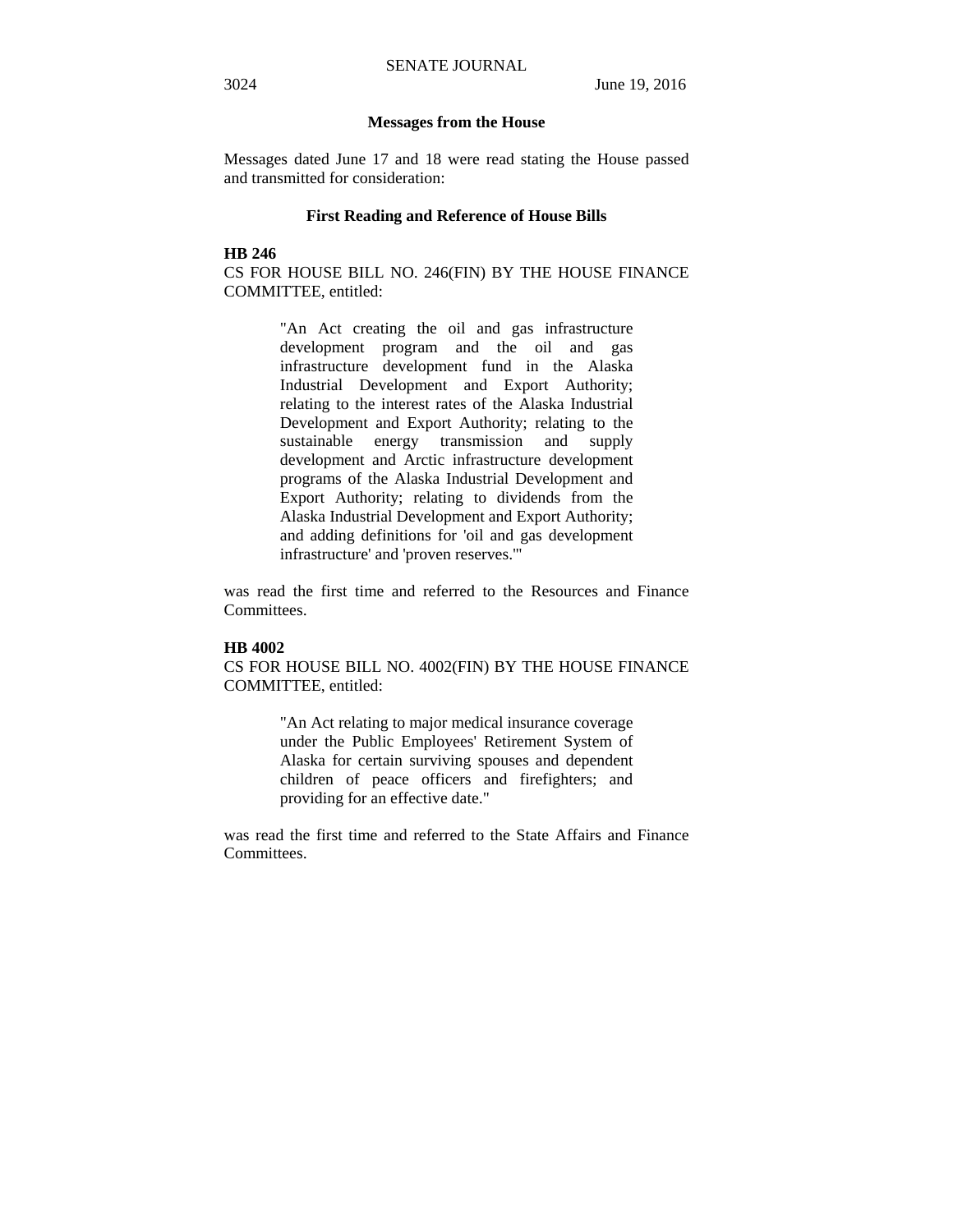### **Communications**

Message dated March 3 and received June 10 was read stating Bill Gordon withdrew as a Public Member of the Select Committee on Legislative Ethics.

The Senate ratified Bill Gordon's appointment February 24 (page 1947).

### **Consideration of the Calendar**

### **Special Order of Business**

Senator Coghill moved and asked unanimous consent that the following Citation Calendar be made a special order of business. Without objection, it was so ordered.

### **Citation Calendar**

Honoring - The Beat! State Small Dance Twirl Team Champions Senator(s) Dunleavy, Meyer, Bishop, Coghill, Costello, Egan, Ellis, Gardner, Giessel, Hoffman, Huggins, Kelly, MacKinnon, McGuire, Micciche, Olson, Stedman, Stevens, Wielechowski Representative(s) Colver

Honoring - Starstruck! State Small Twirl Team Champions Senator(s) Dunleavy, Meyer, Bishop, Coghill, Costello, Egan, Ellis, Gardner, Giessel, Hoffman, Huggins, Kelly, MacKinnon, McGuire, Micciche, Olson, Stedman, Stevens, Wielechowski Representative(s) Colver

Honoring - The 11th Air Force Representative(s) LeDoux Senator(s) Wielechowski, Meyer, Bishop, Coghill, Costello, Egan, Ellis, Gardner, Giessel, Hoffman, Huggins, Kelly, MacKinnon, McGuire, Micciche, Olson, Stedman, Stevens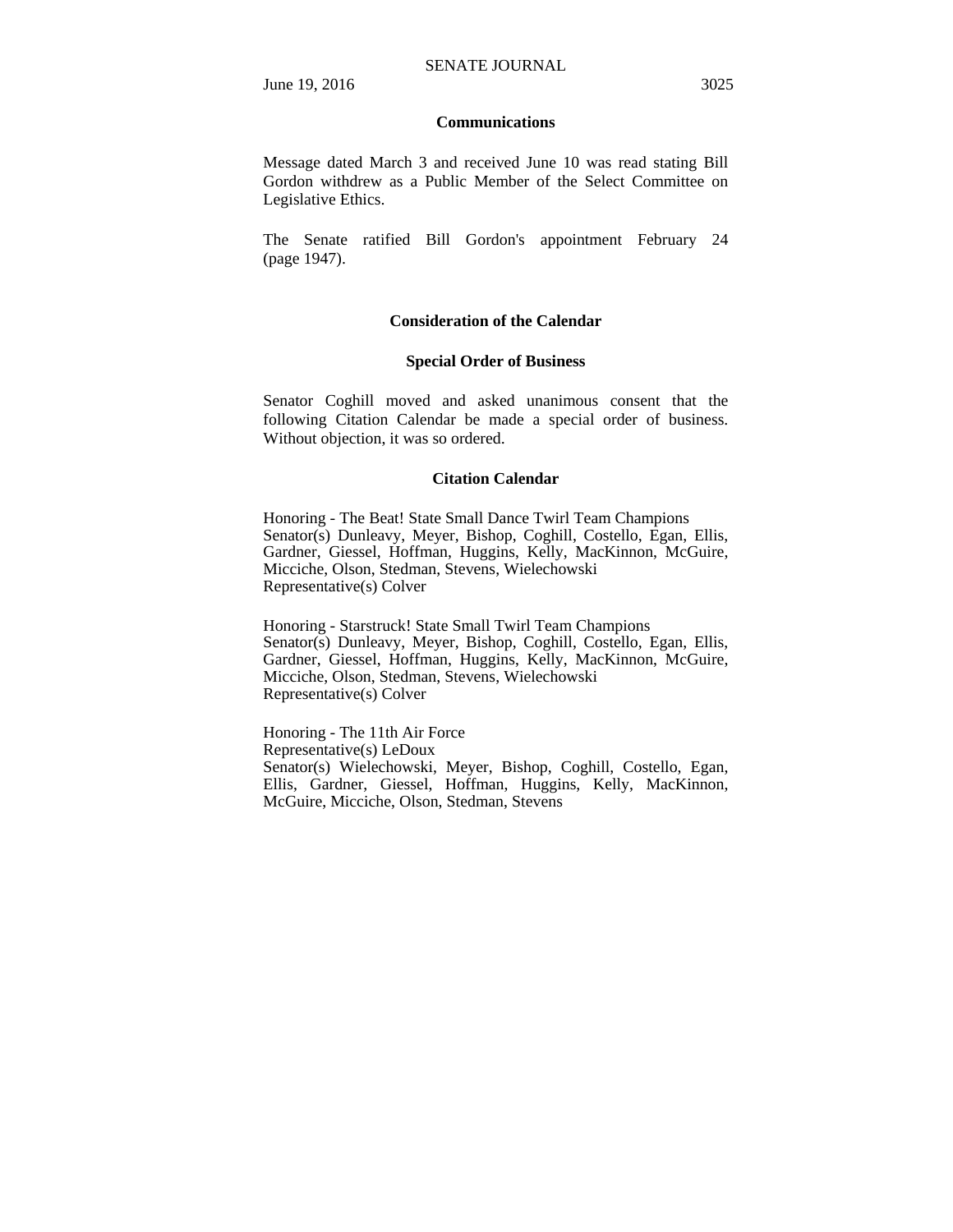Honoring - Brad Evans Representative(s) Tuck Senator(s) McGuire, Meyer, Bishop, Coghill, Costello, Egan, Ellis, Gardner, Giessel, Hoffman, Huggins, Kelly, MacKinnon, Micciche, Olson, Stedman, Stevens, Wielechowski

Honoring - Fairbanks Ice Dogs USA Hockey Junior A Tier II Champions and 2016 Robertson Cup Champions Representative(s) Thompson, Kawasaki Senator(s) Kelly, Meyer, Bishop, Coghill, Costello, Egan, Ellis, Gardner, Giessel, Hoffman, Huggins, MacKinnon, McGuire, Micciche, Olson, Stedman, Stevens, Stoltze, Wielechowski

Honoring - Ms. Shaun Kraska 2016 Alaska Secondary Principal of the Year

Representative(s) Kawasaki, Wool

Senator(s) Kelly, Bishop, Meyer, Coghill, Costello, Egan, Ellis, Gardner, Giessel, Hoffman, Huggins, MacKinnon, McGuire, Micciche, Olson, Stedman, Stevens, Wielechowski

Honoring - Interior Mayors' Awards for the Arts 2016 Recipients Representative(s) Kawasaki Senator(s) Kelly, Meyer, Bishop, Coghill, Costello, Egan, Ellis, Gardner, Giessel, Hoffman, Huggins, Kelly, MacKinnon, McGuire, Micciche, Olson, Stedman, Stevens, Wielechowski

Honoring - William Brophy

Representative(s) Kawasaki

Senator(s) Kelly, Meyer, Bishop, Coghill, Costello, Egan, Ellis, Gardner, Giessel, Hoffman, Huggins, Kelly, MacKinnon, McGuire, Micciche, Olson, Stedman, Stevens, Wielechowski

Honoring - Southeast Island School District

Representative(s) Kreiss-Tompkins

Senator(s) Stedman, Meyer, Bishop, Coghill, Costello, Egan, Ellis, Gardner, Giessel, Hoffman, Huggins, Kelly, MacKinnon, McGuire, Micciche, Olson, Stevens, Wielechowski

Honoring - James Fowler

Representative(s) Kito, Munoz Senator(s) Egan, Meyer, Bishop, Coghill, Costello, Ellis, Gardner, Giessel, Hoffman, Huggins, Kelly, MacKinnon, McGuire, Micciche, Olson, Stedman, Stevens, Wielechowski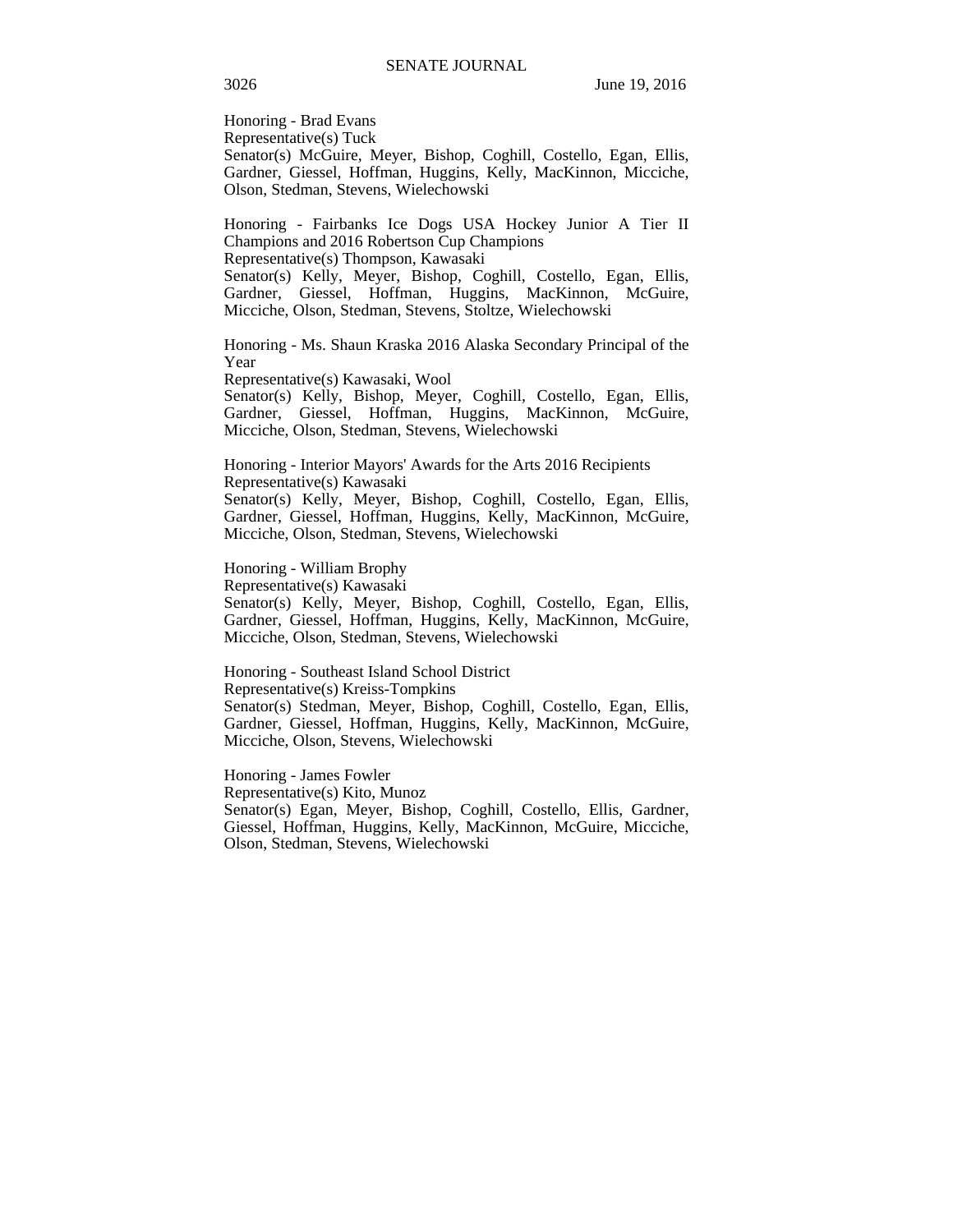June 19, 2016 3027

Honoring - Kelci Boe and Audrey Hebert 2016 Arctic Man Women's Snowboard Champions Representative(s) Tilton Senator(s) Meyer, Bishop, Coghill, Costello, Egan, Ellis, Gardner, Giessel, Hoffman, Huggins, Kelly, MacKinnon, McGuire, Micciche, Olson, Stedman, Stevens, Wielechowski

Honoring - Michele Stuart Morgan Representative(s) Kito, Munoz Senator(s) Egan, Meyer, Bishop, Coghill, Costello, Ellis, Gardner, Giessel, Hoffman, Huggins, Kelly, MacKinnon, McGuire, Micciche, Olson, Stedman, Stevens, Wielechowski

In Memoriam - Colonel William "Bill" Coghill Senator(s) Coghill, Meyer, Bishop, Costello, Egan, Ellis, Gardner,

Giessel, Hoffman, Huggins, Kelly, MacKinnon, McGuire, Micciche, Olson, Stedman, Stevens, Wielechowski

In Memoriam - Joseph James Balko Senator(s) Kelly, Meyer, Bishop, Coghill, Costello, Egan, Ellis, Gardner, Giessel, Hoffman, Huggins, MacKinnon, McGuire, Micciche, Olson, Stedman, Stevens, Wielechowski

In Memoriam - Kay Diebels Senator(s) Egan, Meyer, Bishop, Coghill, Costello, Ellis, Gardner, Giessel, Hoffman, Huggins, Kelly, MacKinnon, McGuire, Micciche, Olson, Stedman, Stevens, Wielechowski Representative(s) Munoz

In Memoriam - Noah Stephen Francis Evermann Senator(s) Wielechowski, Meyer, Bishop, Coghill, Costello, Egan, Ellis, Gardner, Giessel, Hoffman, Huggins, Kelly, MacKinnon, McGuire, Micciche, Olson, Stedman, Stevens

In Memoriam - Dr. William "Bill" Doolittle Representative(s) Kawasaki Senator(s) Bishop, Kelly, Meyer, Coghill, Costello, Egan, Ellis, Gardner, Giessel, Hoffman, Huggins, MacKinnon, McGuire, Micciche, Olson, Stedman, Stevens, Wielechowski

In Memoriam - Nancy H. Mendenhall Representative(s) Kawasaki Senator(s) Kelly, Meyer, Bishop, Coghill, Costello, Egan, Ellis, Gardner, Giessel, Hoffman, Huggins, MacKinnon, McGuire, Micciche, Olson, Stedman, Stevens, Wielechowski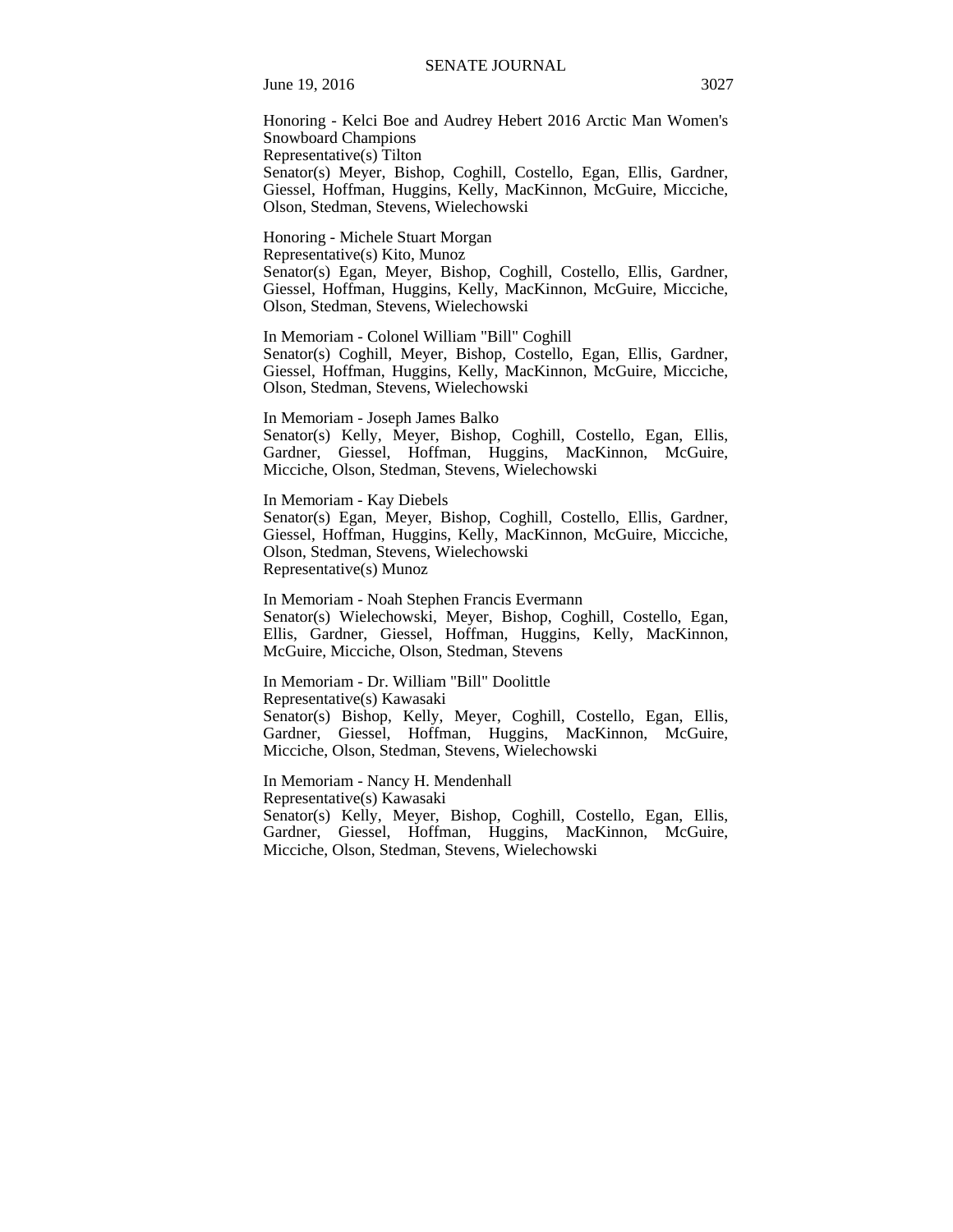In Memoriam - Phyllis Welty Representative(s) Kawasaki Senator(s) Kelly, Meyer, Bishop, Coghill, Costello, Egan, Ellis, Gardner, Giessel, Hoffman, Huggins, MacKinnon, McGuire, Micciche, Olson, Stedman, Stevens, Wielechowski

In Memoriam - Theresa Williams Representative(s) Kawasaki, Guttenberg Senator(s) Kelly, Coghill, Meyer, Bishop, Costello, Egan, Ellis, Gardner, Giessel, Hoffman, Huggins, MacKinnon, McGuire, Micciche, Olson, Stedman, Stevens, Wielechowski

In Memoriam - Shirley Randal Representative(s) Claman Senator(s) Gardner, Costello, Meyer, Bishop, Coghill, Egan, Ellis, Giessel, Hoffman, Huggins, Kelly, MacKinnon, McGuire, Micciche, Olson, Stedman, Stevens, Wielechowski

In Memoriam - Stephen P. Lesko Representative(s) Millett Senator(s) Meyer, Bishop, Coghill, Costello, Egan, Ellis, Gardner, Giessel, Hoffman, Huggins, Kelly, MacKinnon, McGuire, Micciche, Olson, Stedman, Stevens, Wielechowski

Senator Coghill moved and asked unanimous consent that the citations be adopted. Without objection, the citations were adopted and referred to the Secretary for transmittal.

#### **Citations**

Senator Coghill moved and asked unanimous consent that the following citation be made a special order of business. Without objection, it was so ordered.

#### **Special Order of Business**

Honoring - Senator Charlie Huggins

Representative(s) Gattis, Colver, Hughes, Keller, Neuman, Tilton Senator(s) Stoltze, Huggins, Meyer, Bishop, Coghill, Costello, Dunleavy, Egan, Ellis, Gardner, Giessel, Hoffman, Kelly, MacKinnon, McGuire, Micciche, Olson, Stedman, Stevens, Wielechowski

Senator Coghill moved and asked unanimous consent that the citation be adopted. Without objection, the citation was adopted and referred to the Secretary for transmittal.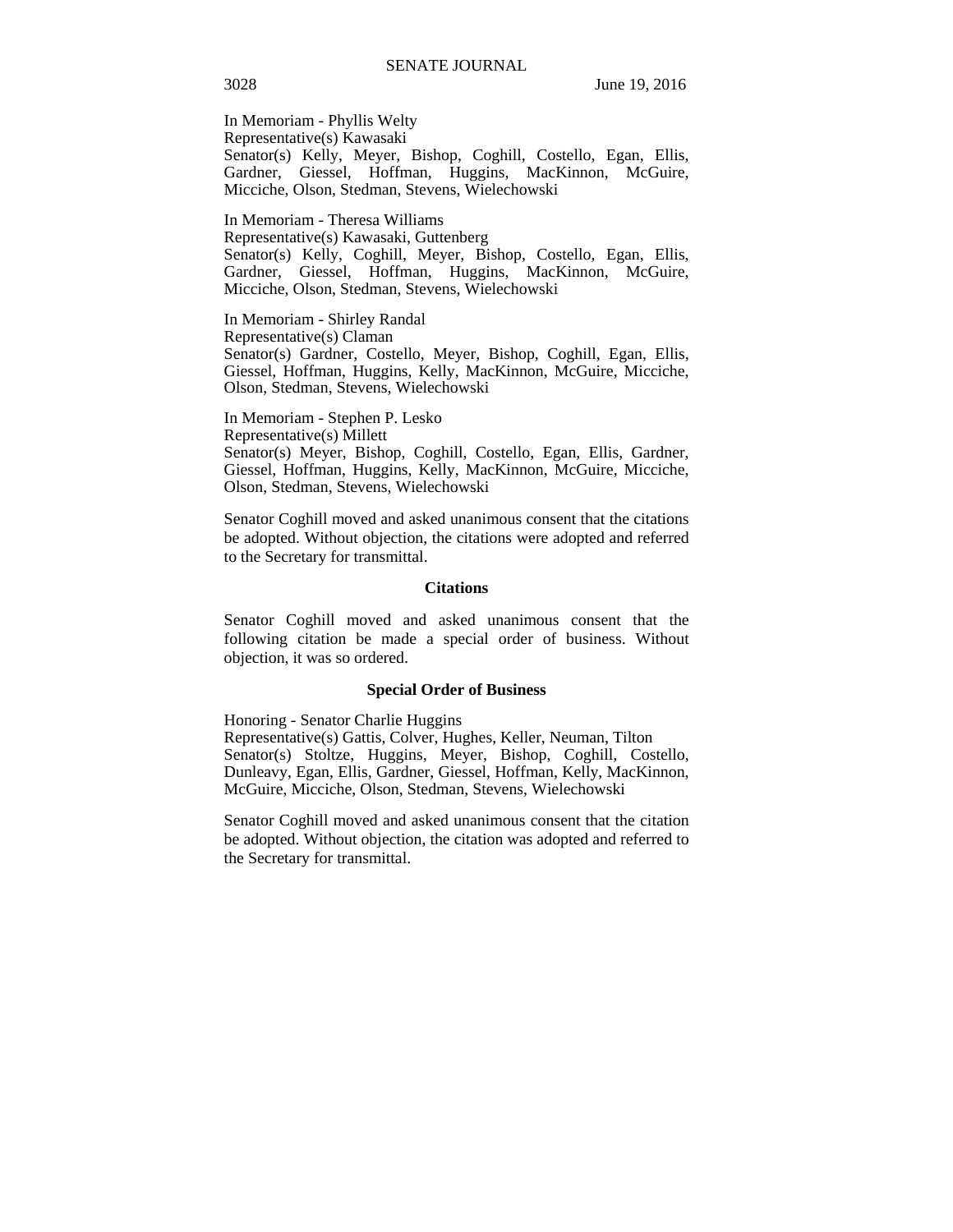# **Unfinished Business**

Senator Coghill moved and asked unanimous consent President Meyer be excused from a call of the Senate July 7 through July 14. Without objection, Senator Meyer was excused.

#### **Enrollment**

#### **SB 138**

HOUSE CS FOR CS FOR SENATE BILL NO. 138(FIN) am H(brf sup maj fld H) "An Act making and amending appropriations, including capital appropriations, supplemental appropriations, reappropriations, and other appropriations; making appropriations to capitalize funds; and providing for an effective date" was enrolled, signed by the President and Secretary, Speaker and Chief Clerk and the engrossed and enrolled copies transmitted to the Office of the Governor at 2:10 p.m., June 19, 2016.

Memorandum from the Division of Legal and Research Services, Legislative Affairs Agency, reporting the following manifest errors in HOUSE CS FOR CS FOR SENATE BILL NO. 138(FIN) am H(brf sup maj fld H), which have been corrected in enrolling:

Page 37, line 13: Delete "phase I"

Page 39, line 11: Delete "line" Insert "lines"

Page 42, line 25: Delete "1" Insert "3"

Page 43, line 15: Delete "municipal"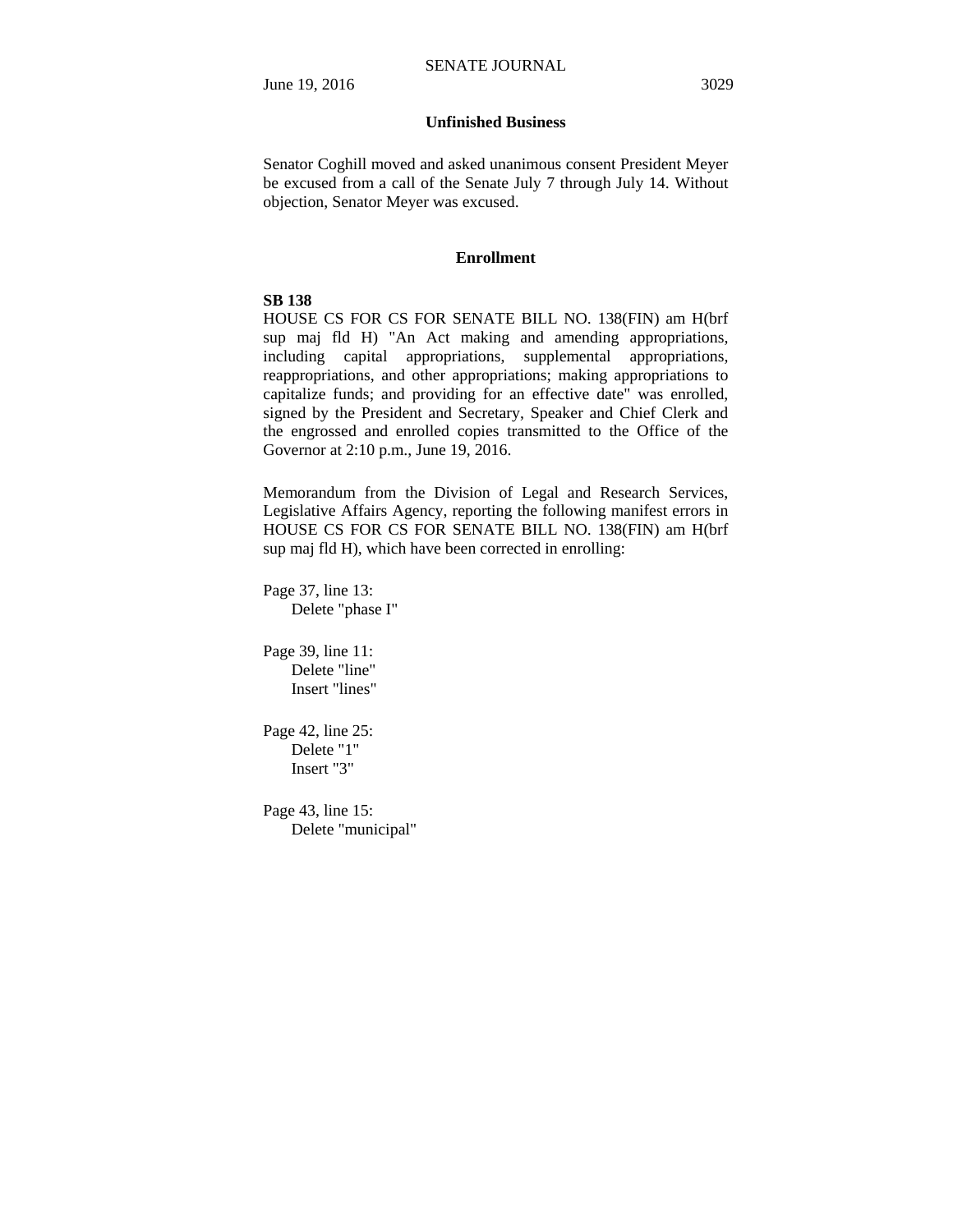Page 43, line 18: Delete "municipal"

Page 43, line 21: Delete "municipal"

Page 44, line 18: Delete "\$1,120,00" Insert "\$1,120,000"

Page 50, line 13, following "of": Insert "the"

### **Announcements**

Rule 23(d) of the Alaska State Legislature Uniform Rules is currently in effect.

Announcements are at the end of the journal.

# **Adjournment**

Senator Stoltze moved and asked unanimous consent that the Fourth Special Session of the Twenty-ninth Alaska State Senate adjourn sine die. Without objection, the Senate adjourned at 11:46 a.m.

> Liz Clark Secretary of the Senate